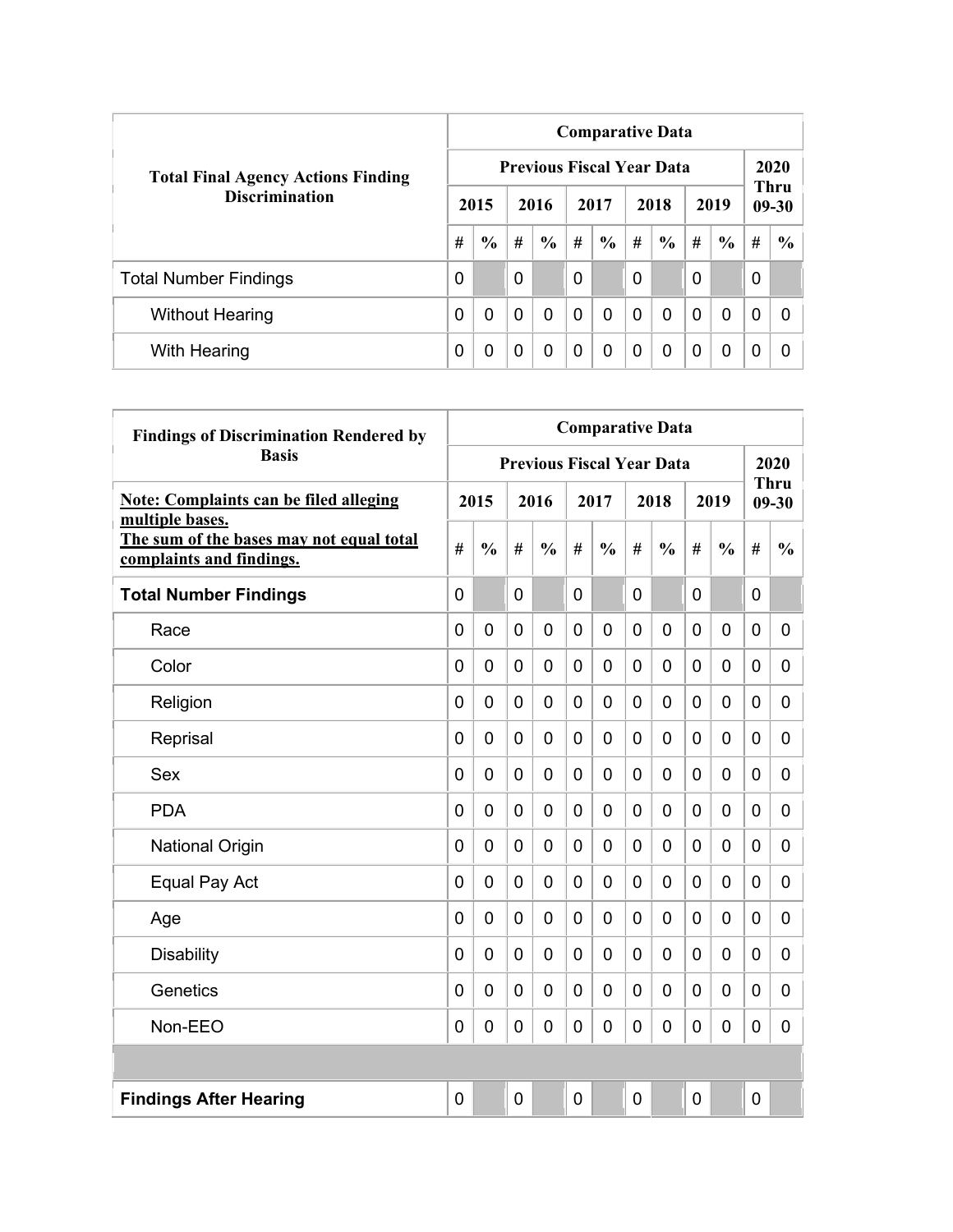| <b>Findings of Discrimination Rendered by</b>                                           | <b>Comparative Data</b> |               |           |                                  |                |               |             |               |   |                  |                  |                          |
|-----------------------------------------------------------------------------------------|-------------------------|---------------|-----------|----------------------------------|----------------|---------------|-------------|---------------|---|------------------|------------------|--------------------------|
| <b>Basis</b>                                                                            |                         |               |           | <b>Previous Fiscal Year Data</b> |                |               |             |               |   |                  |                  | 2020                     |
| <b>Note: Complaints can be filed alleging</b>                                           |                         | 2015          |           | 2016                             |                | 2017          |             | 2018          |   | 2019             |                  | <b>Thru</b><br>$09 - 30$ |
| multiple bases.<br>The sum of the bases may not equal total<br>complaints and findings. | #                       | $\frac{0}{0}$ | #         | $\frac{0}{0}$                    | #              | $\frac{0}{0}$ | #           | $\frac{0}{0}$ | # | $\frac{0}{0}$    | #                | $\frac{0}{0}$            |
| Race                                                                                    | 0                       | 0             | 0         | $\overline{0}$                   | $\overline{0}$ | $\mathbf 0$   | 0           | 0             | 0 | 0                | 0                | 0                        |
| Color                                                                                   | 0                       | 0             | 0         | 0                                | 0              | 0             | 0           | 0             | 0 | 0                | 0                | 0                        |
| Religion                                                                                | 0                       | 0             | 0         | 0                                | 0              | 0             | 0           | 0             | 0 | 0                | 0                | 0                        |
| Reprisal                                                                                | 0                       | 0             | 0         | 0                                | 0              | 0             | 0           | 0             | 0 | 0                | 0                | 0                        |
| Sex                                                                                     | 0                       | 0             | 0         | 0                                | 0              | $\mathbf 0$   | 0           | 0             | 0 | 0                | 0                | 0                        |
| <b>PDA</b>                                                                              | 0                       | 0             | 0         | $\overline{0}$                   | 0              | $\mathbf 0$   | 0           | 0             | 0 | 0                | $\mathbf 0$      | 0                        |
| <b>National Origin</b>                                                                  | 0                       | 0             | 0         | 0                                | 0              | 0             | 0           | 0             | 0 | 0                | 0                | 0                        |
| Equal Pay Act                                                                           | 0                       | 0             | 0         | 0                                | 0              | 0             | 0           | 0             | 0 | 0                | 0                | 0                        |
| Age                                                                                     | 0                       | 0             | 0         | 0                                | $\mathbf 0$    | 0             | 0           | 0             | 0 | 0                | 0                | 0                        |
| <b>Disability</b>                                                                       | 0                       | 0             | 0         | 0                                | 0              | 0             | 0           | 0             | 0 | 0                | 0                | 0                        |
| Genetics                                                                                | 0                       | 0             | 0         | 0                                | 0              | 0             | 0           | 0             | 0 | 0                | 0                | 0                        |
| Non-EEO                                                                                 | 0                       | 0             | 0         | 0                                | 0              | 0             | 0           | 0             | 0 | 0                | 0                | 0                        |
|                                                                                         |                         |               |           |                                  |                |               |             |               |   |                  |                  |                          |
| <b>Findings Without Hearing</b>                                                         | 0                       |               | 0         |                                  | 0              |               | 0           |               | 0 |                  | $\mathbf 0$      |                          |
| Race                                                                                    | 0                       | 0             | 0         | 0                                | 0              | 0             | 0           | 0             | 0 | 0                | 0                | 0                        |
| Color                                                                                   | 0                       | $\mathbf 0$   | $\pmb{0}$ | $\mathbf 0$                      | $\mathbf 0$    | $\mathbf 0$   | $\mathbf 0$ | 0             | 0 | $\mathbf 0$      | $\mathbf 0$      | 0                        |
| Religion                                                                                | 0                       | $\mathbf 0$   | $\pmb{0}$ | $\mathbf 0$                      | $\mathbf 0$    | 0             | 0           | 0             | 0 | $\boldsymbol{0}$ | $\mathbf 0$      | 0                        |
| Reprisal                                                                                | 0                       | $\mathbf 0$   | $\pmb{0}$ | $\mathbf 0$                      | $\mathbf 0$    | $\mathbf 0$   | $\mathbf 0$ | 0             | 0 | $\pmb{0}$        | $\mathbf 0$      | 0                        |
| Sex                                                                                     | 0                       | $\mathbf 0$   | $\pmb{0}$ | $\mathbf 0$                      | $\mathbf 0$    | $\mathbf 0$   | $\mathbf 0$ | 0             | 0 | $\pmb{0}$        | $\mathbf 0$      | 0                        |
| <b>PDA</b>                                                                              | 0                       | $\mathbf 0$   | $\pmb{0}$ | $\mathbf 0$                      | $\mathbf 0$    | $\mathbf 0$   | $\mathbf 0$ | $\pmb{0}$     | 0 | $\mathbf 0$      | $\mathbf 0$      | 0                        |
| <b>National Origin</b>                                                                  | 0                       | $\mathbf 0$   | $\pmb{0}$ | $\mathbf 0$                      | $\mathbf 0$    | $\pmb{0}$     | 0           | 0             | 0 | $\pmb{0}$        | $\boldsymbol{0}$ | 0                        |
| Equal Pay Act                                                                           | 0                       | $\pmb{0}$     | $\pmb{0}$ | 0                                | $\mathbf 0$    | $\pmb{0}$     | 0           | 0             | 0 | $\pmb{0}$        | $\boldsymbol{0}$ | 0                        |
| Age                                                                                     | 0                       | $\pmb{0}$     | 0         | $\pmb{0}$                        | $\pmb{0}$      | $\pmb{0}$     | 0           | 0             | 0 | $\pmb{0}$        | $\pmb{0}$        | $\mathbf 0$              |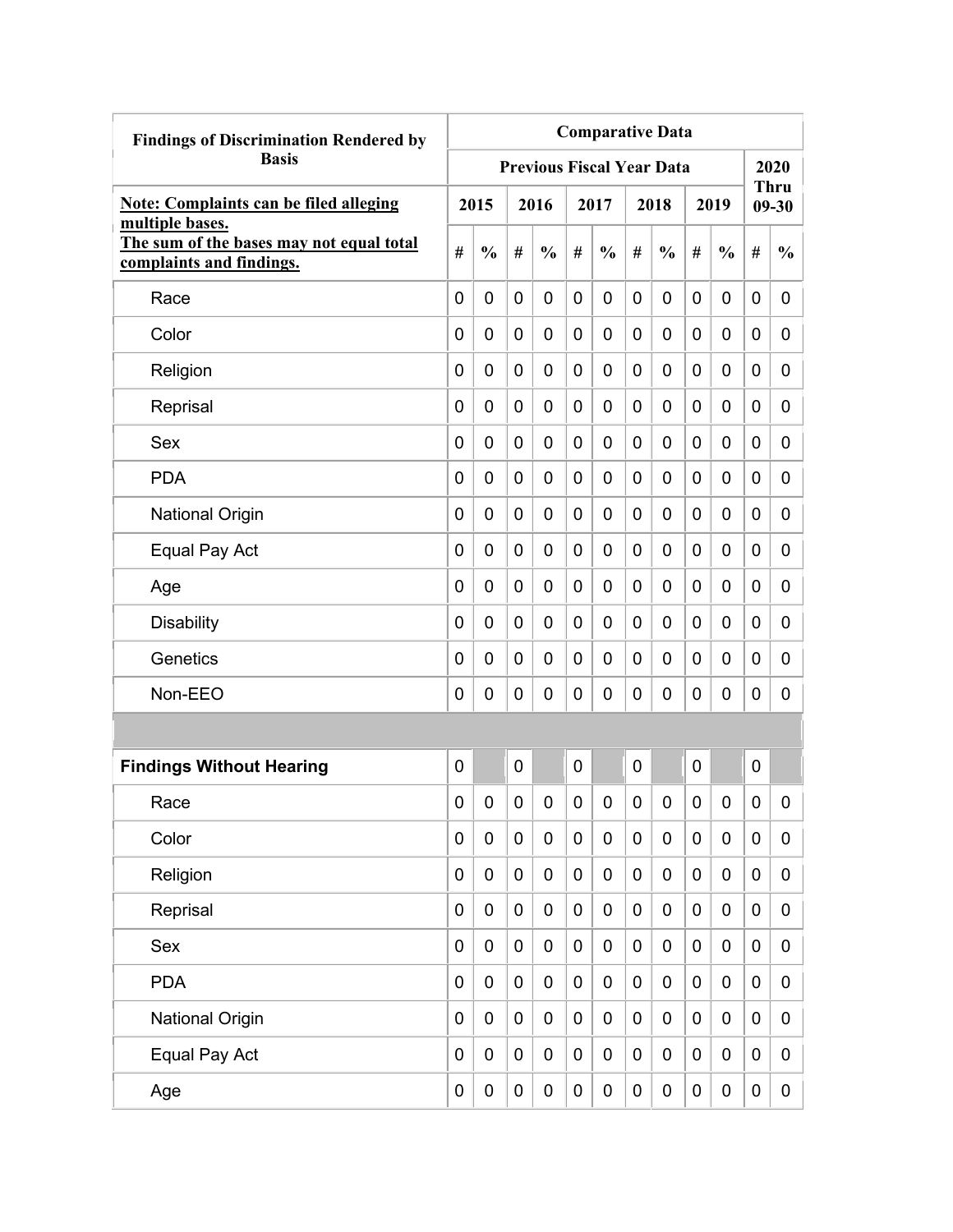| <b>Findings of Discrimination Rendered by</b>                        |                                  | <b>Comparative Data</b> |          |               |          |               |          |               |          |               |   |                          |  |  |  |
|----------------------------------------------------------------------|----------------------------------|-------------------------|----------|---------------|----------|---------------|----------|---------------|----------|---------------|---|--------------------------|--|--|--|
| <b>Basis</b>                                                         | <b>Previous Fiscal Year Data</b> |                         |          |               |          |               |          |               |          |               |   |                          |  |  |  |
| <b>Note: Complaints can be filed alleging</b><br>multiple bases.     |                                  | 2015                    |          | 2016          |          | 2017          |          | 2018          |          | 2019          |   | <b>Thru</b><br>$09 - 30$ |  |  |  |
| The sum of the bases may not equal total<br>complaints and findings. | #                                | $\frac{0}{0}$           | #        | $\frac{6}{6}$ | #        | $\frac{0}{0}$ | #        | $\frac{6}{6}$ | #        | $\frac{6}{6}$ | # | $\frac{6}{9}$            |  |  |  |
| <b>Disability</b>                                                    | 0                                | $\Omega$                | $\Omega$ | 0             | $\Omega$ | $\Omega$      | $\Omega$ | 0             | $\Omega$ | $\Omega$      | 0 | <sup>0</sup>             |  |  |  |
| Genetics                                                             | 0                                | $\Omega$                | $\Omega$ | 0             | $\Omega$ | 0             | $\Omega$ | 0             | $\Omega$ | $\mathbf 0$   | 0 | <sup>0</sup>             |  |  |  |
| Non-EEO                                                              | 0                                | 0                       | 0        | 0             | $\Omega$ | 0             | $\Omega$ | 0             | 0        | $\Omega$      | 0 |                          |  |  |  |

|                                               | <b>Comparative Data</b> |                |   |                                  |                |                |              |               |                |                |             |                          |  |
|-----------------------------------------------|-------------------------|----------------|---|----------------------------------|----------------|----------------|--------------|---------------|----------------|----------------|-------------|--------------------------|--|
| <b>Findings of Discrimination Rendered by</b> |                         |                |   | <b>Previous Fiscal Year Data</b> |                |                |              |               |                |                |             | 2020                     |  |
| <b>Issue</b>                                  |                         | 2015           |   | 2016                             |                | 2017           |              | 2018          |                | 2019           |             | <b>Thru</b><br>$09 - 30$ |  |
|                                               | #                       | $\frac{0}{0}$  | # | $\frac{0}{0}$                    | #              | $\frac{0}{0}$  | #            | $\frac{0}{0}$ | #              | $\frac{0}{0}$  | #           | $\frac{0}{0}$            |  |
| <b>Total Number Findings</b>                  | $\mathbf{0}$            |                | 0 |                                  | $\mathbf 0$    |                | 0            |               | $\mathbf 0$    |                | 0           |                          |  |
| Appointment/Hire                              | $\mathbf 0$             | $\mathbf 0$    | 0 | $\mathbf 0$                      | $\mathbf 0$    | $\mathbf 0$    | 0            | 0             | $\mathbf 0$    | $\mathbf 0$    | 0           | 0                        |  |
| <b>Assignment of Duties</b>                   | $\mathbf 0$             | 0              | 0 | $\overline{0}$                   | $\mathbf 0$    | 0              | 0            | 0             | $\mathbf 0$    | $\overline{0}$ | 0           | 0                        |  |
| Awards                                        | $\Omega$                | 0              | 0 | 0                                | 0              | 0              | 0            | 0             | 0              | $\mathbf 0$    | 0           | 0                        |  |
| <b>Conversion to Full Time/Perm Status</b>    | $\Omega$                | 0              | 0 | $\overline{0}$                   | $\mathbf 0$    | 0              | 0            | 0             | 0              | $\mathbf 0$    | 0           | 0                        |  |
| <b>Disciplinary Action</b>                    |                         |                |   |                                  |                |                |              |               |                |                |             |                          |  |
| Demotion                                      | $\mathbf 0$             | $\overline{0}$ | 0 | $\overline{0}$                   | $\mathbf 0$    | $\overline{0}$ | $\mathbf{0}$ | 0             | $\mathbf 0$    | $\overline{0}$ | 0           | 0                        |  |
| Reprimand                                     | $\Omega$                | $\Omega$       | 0 | $\overline{0}$                   | $\mathbf 0$    | 0              | $\Omega$     | 0             | 0              | $\mathbf 0$    | 0           | 0                        |  |
| Suspension                                    | 0                       | 0              | 0 | $\overline{0}$                   | $\mathbf 0$    | 0              | 0            | 0             | 0              | $\overline{0}$ | 0           | 0                        |  |
| Removal                                       | 0                       | 0              | 0 | $\overline{0}$                   | $\mathbf 0$    | 0              | 0            | 0             | 0              | $\overline{0}$ | 0           | 0                        |  |
| <b>Duty Hours</b>                             | $\Omega$                | 0              | 0 | $\overline{0}$                   | $\mathbf 0$    | 0              | 0            | 0             | 0              | $\overline{0}$ | 0           | 0                        |  |
| Perf. Eval./ Appraisal                        | $\overline{0}$          | 0              | 0 | $\mathbf 0$                      | $\mathbf 0$    | $\overline{0}$ | 0            | 0             | $\mathbf 0$    | $\mathbf 0$    | 0           | 0                        |  |
| Examination/Test                              | 0                       | $\mathbf 0$    | 0 | $\overline{0}$                   | $\mathbf 0$    | 0              | 0            | 0             | 0              | $\overline{0}$ | $\mathbf 0$ | 0                        |  |
| Harassment                                    |                         |                |   |                                  |                |                |              |               |                |                |             |                          |  |
| Non-Sexual                                    | 0                       | $\mathbf 0$    | 0 | $\overline{0}$                   | $\overline{0}$ | 0              | 0            | 0             | $\overline{0}$ | $\overline{0}$ | $\mathbf 0$ | 0                        |  |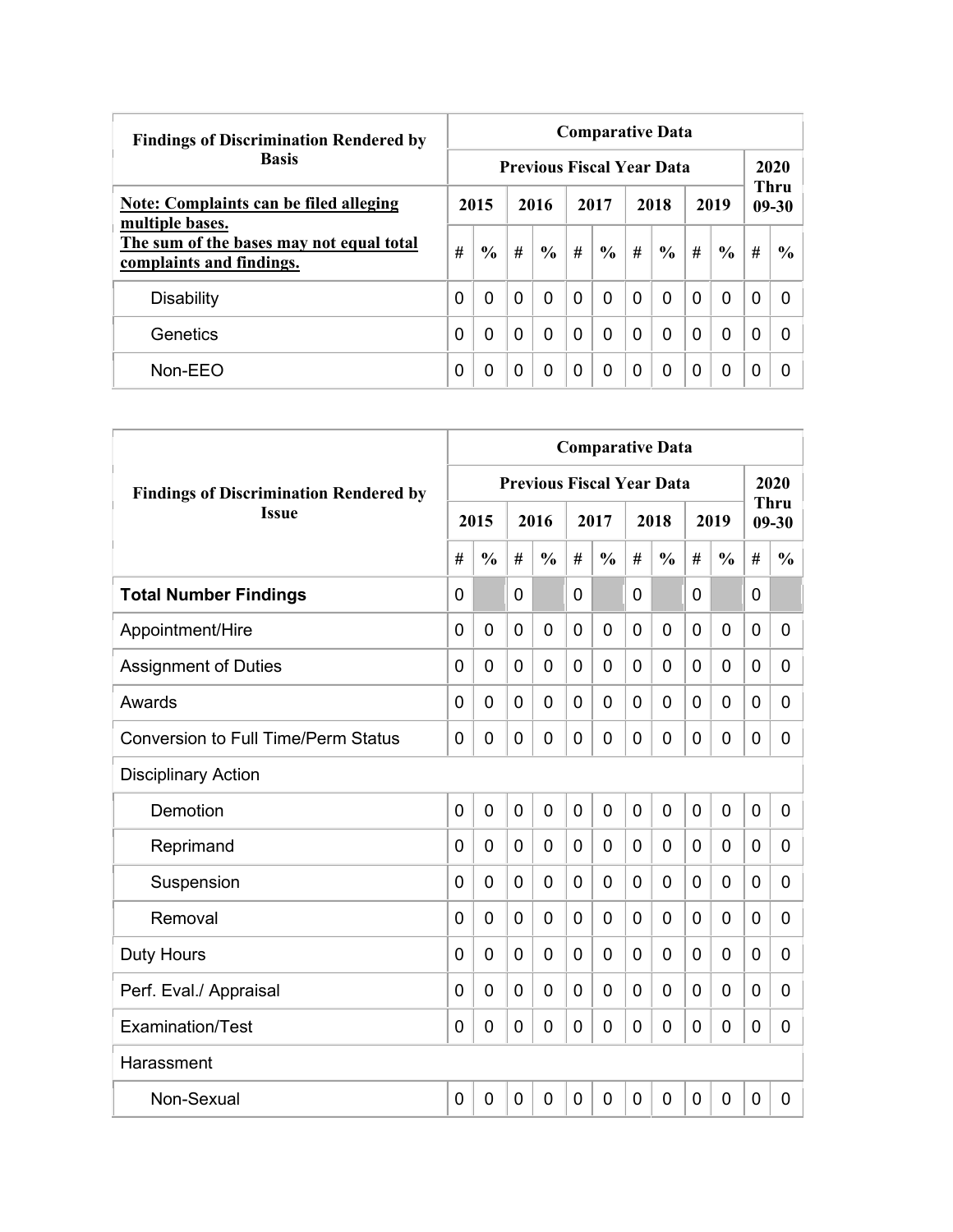| <b>Comparative Data</b>                       |             |               |                |                                  |   |               |   |               |             |               |   |                   |
|-----------------------------------------------|-------------|---------------|----------------|----------------------------------|---|---------------|---|---------------|-------------|---------------|---|-------------------|
| <b>Findings of Discrimination Rendered by</b> |             |               |                | <b>Previous Fiscal Year Data</b> |   |               |   |               |             |               |   | 2020              |
| <b>Issue</b>                                  |             | 2015          |                | 2016                             |   | 2017          |   | 2018          |             | 2019          |   | Thru<br>$09 - 30$ |
|                                               | #           | $\frac{0}{0}$ | #              | $\frac{0}{0}$                    | # | $\frac{0}{0}$ | # | $\frac{0}{0}$ | #           | $\frac{0}{0}$ | # | $\frac{0}{0}$     |
| Sexual                                        | 0           | 0             | 0              | 0                                | 0 | 0             | 0 | 0             | 0           | 0             | 0 | 0                 |
| <b>Medical Examination</b>                    | 0           | 0             | 0              | 0                                | 0 | 0             | 0 | 0             | 0           | 0             | 0 | 0                 |
| Pay including overtime                        | 0           | 0             | 0              | 0                                | 0 | 0             | 0 | 0             | 0           | 0             | 0 | 0                 |
| Promotion/Non-Selection                       | 0           | 0             | 0              | 0                                | 0 | 0             | 0 | 0             | 0           | 0             | 0 | 0                 |
| Reassignment                                  |             |               |                |                                  |   |               |   |               |             |               |   |                   |
| Denied                                        | $\mathbf 0$ | 0             | $\overline{0}$ | 0                                | 0 | 0             | 0 | 0             | $\mathbf 0$ | 0             | 0 | 0                 |
| <b>Directed</b>                               | 0           | 0             | 0              | 0                                | 0 | 0             | 0 | 0             | 0           | 0             | 0 | 0                 |
| Reasonable Accommodation Disability           | 0           | 0             | 0              | 0                                | 0 | 0             | 0 | 0             | 0           | 0             | 0 | 0                 |
| Reinstatement                                 | $\Omega$    | $\mathbf 0$   | 0              | 0                                | 0 | 0             | 0 | 0             | 0           | 0             | 0 | $\overline{0}$    |
| Religious Accommodation                       | 0           | $\mathbf 0$   | 0              | 0                                | 0 | 0             | 0 | 0             | 0           | 0             | 0 | 0                 |
| Retirement                                    | 0           | 0             | 0              | 0                                | 0 | 0             | 0 | 0             | 0           | 0             | 0 | 0                 |
| Sex-Stereotyping                              | 0           | 0             | 0              | 0                                | 0 | 0             | 0 | 0             | 0           | 0             | 0 | 0                 |
| <b>Telework</b>                               | 0           | $\mathbf 0$   | 0              | 0                                | 0 | 0             | 0 | 0             | 0           | 0             | 0 | 0                 |
| Termination                                   | 0           | 0             | 0              | 0                                | 0 | 0             | 0 | 0             | 0           | 0             | 0 | 0                 |
| <b>Terms/Conditions of Employment</b>         | 0           | 0             | 0              | 0                                | 0 | 0             | 0 | 0             | 0           | 0             | 0 | 0                 |
| <b>Time and Attendance</b>                    | 0           | 0             | 0              | 0                                | 0 | 0             | 0 | 0             | 0           | 0             | 0 | 0                 |
| Training                                      | 0           | 0             | 0              | 0                                | 0 | 0             | 0 | 0             | 0           | 0             | 0 | 0                 |
| <b>Other - User Define</b>                    |             |               |                |                                  |   |               |   |               |             |               |   |                   |
| User Defined - Other 1                        | $\mathbf 0$ | 0             | 0              | 0                                | 0 | $\mathbf 0$   | 0 | 0             | 0           | 0             | 0 | 0                 |
| User Defined - Other 2                        | 0           | 0             | 0              | 0                                | 0 | 0             | 0 | 0             | 0           | 0             | 0 | 0                 |
| User Defined - Other 3                        | 0           | 0             | 0              | 0                                | 0 | 0             | 0 | 0             | 0           | 0             | 0 | 0                 |
| User Defined - Other 4                        | 0           | 0             | 0              | 0                                | 0 | 0             | 0 | 0             | 0           | 0             | 0 | 0                 |
|                                               |             |               |                |                                  |   |               |   |               |             |               |   |                   |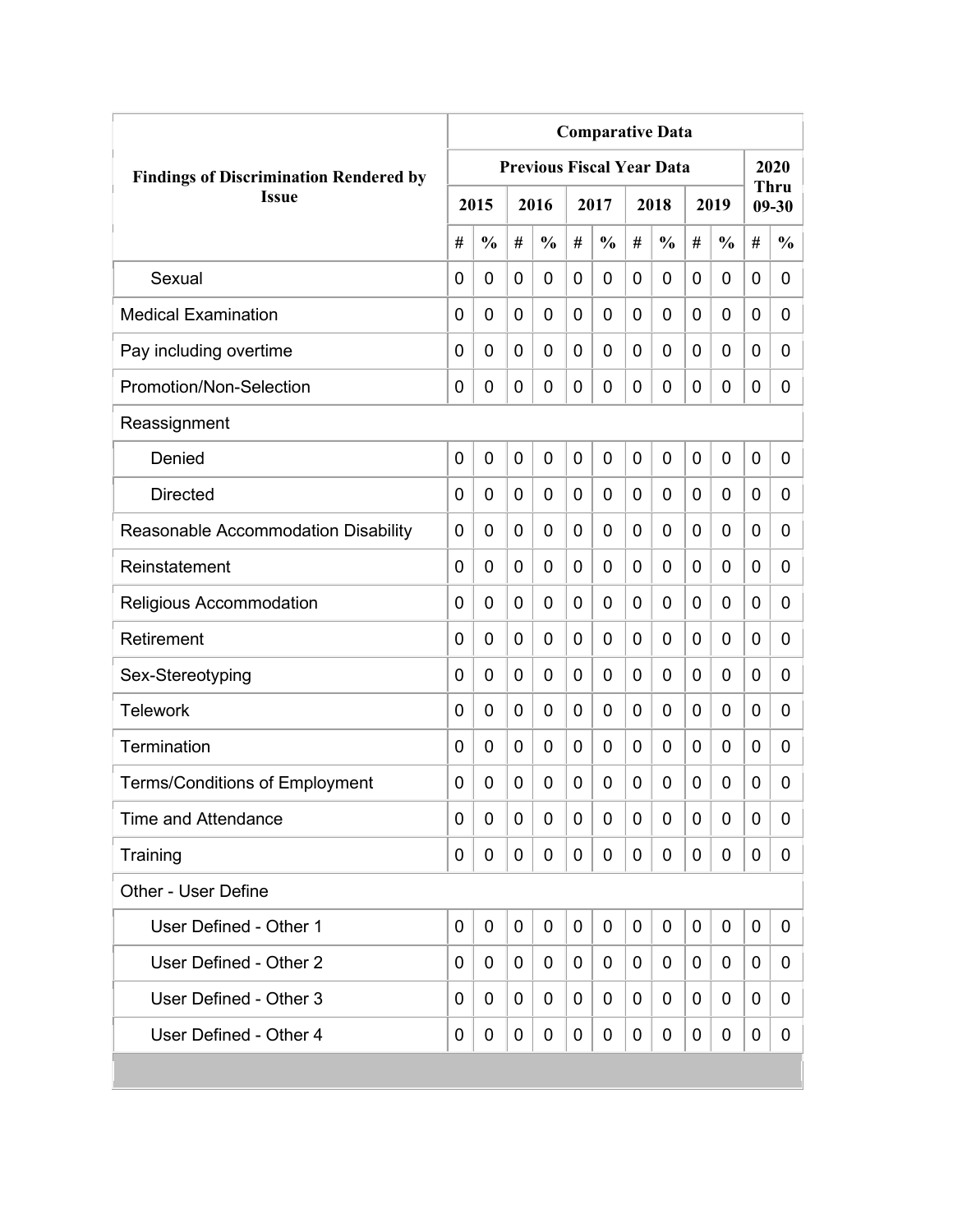|                                               |             |               |   |                                  |                |                | <b>Comparative Data</b> |                  |   |               |                |                          |
|-----------------------------------------------|-------------|---------------|---|----------------------------------|----------------|----------------|-------------------------|------------------|---|---------------|----------------|--------------------------|
| <b>Findings of Discrimination Rendered by</b> |             |               |   | <b>Previous Fiscal Year Data</b> |                |                |                         |                  |   |               |                | 2020                     |
| <b>Issue</b>                                  |             | 2015          |   | 2016                             |                | 2017           |                         | 2018             |   | 2019          |                | <b>Thru</b><br>$09 - 30$ |
|                                               | #           | $\frac{0}{0}$ | # | $\frac{0}{0}$                    | #              | $\frac{0}{0}$  | #                       | $\frac{0}{0}$    | # | $\frac{0}{0}$ | #              | $\frac{0}{0}$            |
| <b>Findings After Hearing</b>                 | $\mathbf 0$ |               | 0 |                                  | $\overline{0}$ |                | $\overline{0}$          |                  | 0 |               | $\overline{0}$ |                          |
| Appointment/Hire                              | 0           | $\mathbf 0$   | 0 | 0                                | $\overline{0}$ | $\mathbf 0$    | $\overline{0}$          | 0                | 0 | $\mathbf 0$   | $\mathbf 0$    | 0                        |
| <b>Assignment of Duties</b>                   | 0           | 0             | 0 | 0                                | $\mathbf 0$    | $\mathbf 0$    | 0                       | 0                | 0 | 0             | 0              | 0                        |
| Awards                                        | 0           | 0             | 0 | 0                                | 0              | 0              | $\overline{0}$          | 0                | 0 | 0             | 0              | 0                        |
| <b>Conversion to Full Time/Perm Status</b>    | 0           | $\mathbf 0$   | 0 | 0                                | $\overline{0}$ | 0              | $\mathbf 0$             | 0                | 0 | $\mathbf 0$   | $\mathbf 0$    | 0                        |
| <b>Disciplinary Action</b>                    |             |               |   |                                  |                |                |                         |                  |   |               |                |                          |
| Demotion                                      | 0           | $\mathbf 0$   | 0 | 0                                | $\mathbf 0$    | 0              | $\overline{0}$          | 0                | 0 | 0             | $\mathbf 0$    | 0                        |
| Reprimand                                     | 0           | $\mathbf 0$   | 0 | 0                                | $\mathbf 0$    | $\mathbf 0$    | $\overline{0}$          | 0                | 0 | $\mathbf 0$   | $\mathbf 0$    | 0                        |
| Suspension                                    | 0           | 0             | 0 | 0                                | 0              | $\mathbf 0$    | 0                       | 0                | 0 | $\mathbf 0$   | 0              | 0                        |
| Removal                                       | 0           | 0             | 0 | 0                                | 0              | 0              | 0                       | 0                | 0 | 0             | 0              | 0                        |
| <b>Duty Hours</b>                             | 0           | 0             | 0 | 0                                | 0              | 0              | 0                       | 0                | 0 | 0             | 0              | 0                        |
| Perf. Eval./ Appraisal                        | 0           | 0             | 0 | 0                                | $\overline{0}$ | 0              | $\overline{0}$          | 0                | 0 | 0             | 0              | 0                        |
| <b>Examination/Test</b>                       | 0           | 0             | 0 | 0                                | 0              | 0              | $\mathbf 0$             | 0                | 0 | 0             | 0              | 0                        |
| Harassment                                    |             |               |   |                                  |                |                |                         |                  |   |               |                |                          |
| Non-Sexual                                    | $\mathbf 0$ | $\mathbf 0$   | 0 | 0                                | 0              | $\overline{0}$ | $\overline{0}$          | 0                | 0 | 0             | $\mathbf 0$    | 0                        |
| Sexual                                        | 0           | 0             | 0 | 0                                | $\mathbf 0$    | 0              | 0                       | $\boldsymbol{0}$ | 0 | 0             | 0              | 0                        |
| <b>Medical Examination</b>                    | 0           | 0             | 0 | 0                                | $\mathbf 0$    | $\mathbf 0$    | 0                       | $\mathbf 0$      | 0 | 0             | $\mathbf 0$    | 0                        |
| Pay including overtime                        | 0           | 0             | 0 | 0                                | 0              | 0              | 0                       | 0                | 0 | 0             | $\mathbf 0$    | 0                        |
| Promotion/Non-Selection                       | 0           | 0             | 0 | 0                                | $\mathbf 0$    | $\mathbf 0$    | $\mathbf 0$             | $\mathbf 0$      | 0 | 0             | $\mathbf 0$    | 0                        |
| Reassignment                                  |             |               |   |                                  |                |                |                         |                  |   |               |                |                          |
| Denied                                        | $\mathbf 0$ | $\mathbf 0$   | 0 | 0                                | $\mathbf 0$    | $\mathbf 0$    | $\mathbf 0$             | $\mathbf 0$      | 0 | $\mathbf 0$   | $\mathbf 0$    | 0                        |
| <b>Directed</b>                               | $\mathbf 0$ | $\mathbf 0$   | 0 | 0                                | 0              | $\mathbf 0$    | 0                       | 0                | 0 | 0             | $\mathbf 0$    | 0                        |
| Reasonable Accommodation Disability           | 0           | 0             | 0 | 0                                | 0              | 0              | 0                       | 0                | 0 | 0             | 0              | 0                        |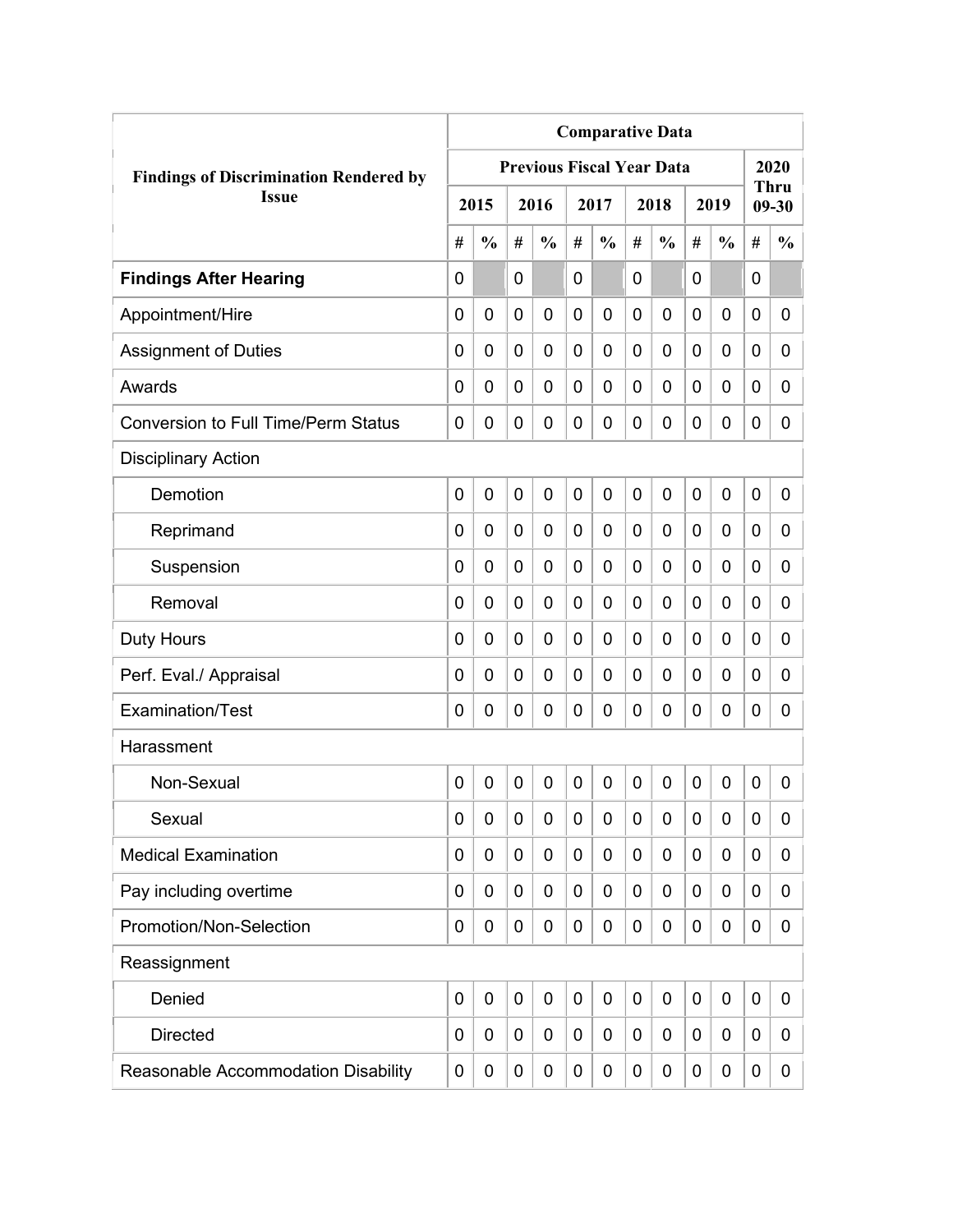|                                               | <b>Comparative Data</b> |               |              |                                  |                |               |   |               |             |               |             |                          |
|-----------------------------------------------|-------------------------|---------------|--------------|----------------------------------|----------------|---------------|---|---------------|-------------|---------------|-------------|--------------------------|
| <b>Findings of Discrimination Rendered by</b> |                         |               |              | <b>Previous Fiscal Year Data</b> |                |               |   |               |             |               |             | 2020                     |
| <b>Issue</b>                                  |                         | 2015          |              | 2016                             |                | 2017          |   | 2018          |             | 2019          |             | <b>Thru</b><br>$09 - 30$ |
|                                               | #                       | $\frac{0}{0}$ | #            | $\frac{0}{0}$                    | #              | $\frac{0}{0}$ | # | $\frac{0}{0}$ | #           | $\frac{0}{0}$ | #           | $\frac{0}{0}$            |
| Reinstatement                                 | $\Omega$                | 0             | 0            | 0                                | 0              | 0             | 0 | 0             | 0           | 0             | 0           | 0                        |
| Religious Accommodation                       | 0                       | 0             | 0            | 0                                | $\overline{0}$ | $\mathbf 0$   | 0 | 0             | 0           | 0             | 0           | 0                        |
| Retirement                                    | 0                       | 0             | 0            | 0                                | 0              | $\mathbf 0$   | 0 | 0             | 0           | 0             | 0           | 0                        |
| Sex-Stereotyping                              | 0                       | 0             | 0            | 0                                | 0              | 0             | 0 | 0             | 0           | 0             | 0           | 0                        |
| <b>Telework</b>                               | 0                       | 0             | 0            | 0                                | 0              | 0             | 0 | 0             | 0           | 0             | 0           | 0                        |
| Termination                                   | 0                       | 0             | 0            | 0                                | 0              | 0             | 0 | 0             | 0           | 0             | 0           | 0                        |
| <b>Terms/Conditions of Employment</b>         | 0                       | 0             | 0            | 0                                | 0              | 0             | 0 | 0             | 0           | 0             | 0           | 0                        |
| <b>Time and Attendance</b>                    | 0                       | 0             | 0            | 0                                | 0              | 0             | 0 | 0             | 0           | 0             | 0           | 0                        |
| Training                                      | 0                       | 0             | 0            | 0                                | 0              | $\mathbf 0$   | 0 | 0             | 0           | 0             | 0           | 0                        |
| Other - User Define                           |                         |               |              |                                  |                |               |   |               |             |               |             |                          |
| User Defined - Other 1                        | 0                       | 0             | $\mathbf{0}$ | 0                                | $\overline{0}$ | $\mathbf 0$   | 0 | 0             | $\mathbf 0$ | 0             | $\mathbf 0$ | 0                        |
| User Defined - Other 2                        | 0                       | 0             | 0            | 0                                | 0              | 0             | 0 | 0             | 0           | 0             | 0           | 0                        |
| User Defined - Other 3                        | 0                       | 0             | 0            | 0                                | 0              | 0             | 0 | 0             | 0           | 0             | 0           | 0                        |
| User Defined - Other 4                        | 0                       | 0             | 0            | 0                                | 0              | 0             | 0 | 0             | 0           | 0             | 0           | 0                        |
|                                               |                         |               |              |                                  |                |               |   |               |             |               |             |                          |
| <b>Findings Without Hearing</b>               | 0                       |               | $\mathbf 0$  |                                  | $\mathbf 0$    |               | 0 |               | 0           |               | $\mathbf 0$ |                          |
| Appointment/Hire                              | 0                       | 0             | 0            | 0                                | 0              | 0             | 0 | 0             | 0           | 0             | $\mathbf 0$ | 0                        |
| <b>Assignment of Duties</b>                   | 0                       | 0             | 0            | 0                                | 0              | 0             | 0 | 0             | 0           | 0             | $\mathbf 0$ | 0                        |
| Awards                                        | 0                       | 0             | 0            | 0                                | 0              | 0             | 0 | 0             | 0           | 0             | $\mathbf 0$ | 0                        |
| <b>Conversion to Full Time/Perm Status</b>    | 0                       | 0             | 0            | 0                                | 0              | 0             | 0 | 0             | 0           | 0             | $\mathbf 0$ | 0                        |
| <b>Disciplinary Action</b>                    |                         |               |              |                                  |                |               |   |               |             |               |             |                          |
| Demotion                                      | $\mathbf 0$             | $\mathbf 0$   | 0            | $\mathbf 0$                      | $\mathbf 0$    | $\mathbf 0$   | 0 | $\mathbf 0$   | 0           | $\mathbf 0$   | $\mathbf 0$ | 0                        |
| Reprimand                                     | 0                       | 0             | 0            | 0                                | 0              | 0             | 0 | $\pmb{0}$     | 0           | 0             | $\mathbf 0$ | 0                        |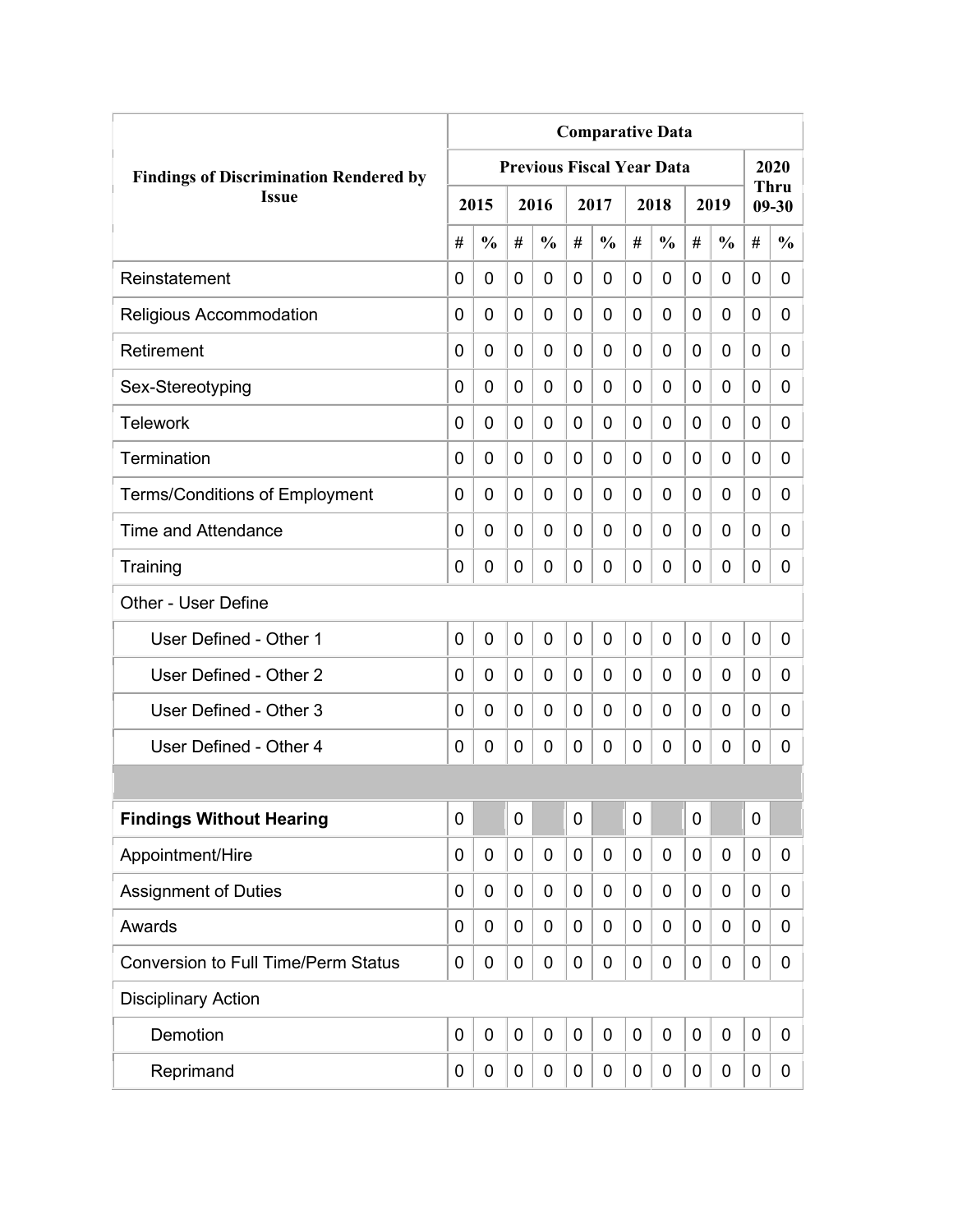|                                               | <b>Comparative Data</b> |                |   |                                  |             |               |             |               |   |               |             |                          |  |
|-----------------------------------------------|-------------------------|----------------|---|----------------------------------|-------------|---------------|-------------|---------------|---|---------------|-------------|--------------------------|--|
| <b>Findings of Discrimination Rendered by</b> |                         |                |   | <b>Previous Fiscal Year Data</b> |             |               |             |               |   |               |             | 2020                     |  |
| <b>Issue</b>                                  |                         | 2015           |   | 2016                             |             | 2017          |             | 2018          |   | 2019          |             | <b>Thru</b><br>$09 - 30$ |  |
|                                               | #                       | $\frac{0}{0}$  | # | $\frac{0}{0}$                    | #           | $\frac{0}{0}$ | #           | $\frac{0}{0}$ | # | $\frac{0}{0}$ | #           | $\frac{0}{0}$            |  |
| Suspension                                    | 0                       | $\mathbf 0$    | 0 | $\overline{0}$                   | $\mathbf 0$ | 0             | $\mathbf 0$ | 0             | 0 | $\mathbf 0$   | 0           | 0                        |  |
| Removal                                       | 0                       | 0              | 0 | $\overline{0}$                   | $\mathbf 0$ | 0             | 0           | 0             | 0 | $\mathbf 0$   | $\mathbf 0$ | 0                        |  |
| <b>Duty Hours</b>                             | 0                       | 0              | 0 | 0                                | 0           | 0             | 0           | 0             | 0 | $\mathbf 0$   | 0           | 0                        |  |
| Perf. Eval./ Appraisal                        | 0                       | 0              | 0 | 0                                | 0           | 0             | 0           | 0             | 0 | $\mathbf 0$   | 0           | 0                        |  |
| Examination/Test                              | 0                       | 0              | 0 | 0                                | $\mathbf 0$ | 0             | 0           | 0             | 0 | $\mathbf 0$   | 0           | 0                        |  |
| Harassment                                    |                         |                |   |                                  |             |               |             |               |   |               |             |                          |  |
| Non-Sexual                                    | 0                       | $\overline{0}$ | 0 | 0                                | $\mathbf 0$ | 0             | $\mathbf 0$ | $\mathbf 0$   | 0 | $\mathbf 0$   | 0           | 0                        |  |
| Sexual                                        | 0                       | 0              | 0 | $\overline{0}$                   | 0           | 0             | 0           | 0             | 0 | $\mathbf 0$   | 0           | 0                        |  |
| <b>Medical Examination</b>                    | 0                       | 0              | 0 | $\overline{0}$                   | 0           | 0             | 0           | 0             | 0 | $\mathbf 0$   | $\mathbf 0$ | 0                        |  |
| Pay including overtime                        | 0                       | 0              | 0 | 0                                | 0           | 0             | 0           | 0             | 0 | $\mathbf 0$   | 0           | 0                        |  |
| Promotion/Non-Selection                       | 0                       | 0              | 0 | 0                                | $\mathbf 0$ | 0             | 0           | 0             | 0 | $\mathbf 0$   | 0           | 0                        |  |
| Reassignment                                  |                         |                |   |                                  |             |               |             |               |   |               |             |                          |  |
| Denied                                        | 0                       | $\mathbf 0$    | 0 | $\overline{0}$                   | $\mathbf 0$ | 0             | 0           | 0             | 0 | $\mathbf 0$   | 0           | 0                        |  |
| <b>Directed</b>                               | 0                       | $\mathbf 0$    | 0 | 0                                | $\mathbf 0$ | 0             | 0           | 0             | 0 | $\mathbf 0$   | 0           | 0                        |  |
| Reasonable Accommodation Disability           | 0                       | 0              | 0 | 0                                | 0           | 0             | 0           | 0             | 0 | 0             | 0           | 0                        |  |
| Reinstatement                                 | 0                       | 0              | 0 | 0                                | $\mathbf 0$ | 0             | 0           | 0             | 0 | $\mathbf 0$   | 0           | 0                        |  |
| Religious Accommodation                       | 0                       | 0              | 0 | 0                                | 0           | 0             | 0           | 0             | 0 | $\mathbf 0$   | 0           | 0                        |  |
| Retirement                                    | 0                       | 0              | 0 | 0                                | $\mathbf 0$ | 0             | 0           | 0             | 0 | $\mathbf 0$   | 0           | 0                        |  |
| Sex-Stereotyping                              | 0                       | 0              | 0 | 0                                | $\mathbf 0$ | 0             | 0           | 0             | 0 | $\mathbf 0$   | 0           | 0                        |  |
| <b>Telework</b>                               | 0                       | 0              | 0 | 0                                | $\mathbf 0$ | 0             | 0           | 0             | 0 | $\mathbf 0$   | 0           | 0                        |  |
| Termination                                   | 0                       | 0              | 0 | 0                                | $\mathbf 0$ | 0             | 0           | 0             | 0 | $\mathbf 0$   | 0           | 0                        |  |
| <b>Terms/Conditions of Employment</b>         | 0                       | 0              | 0 | 0                                | $\mathbf 0$ | 0             | 0           | 0             | 0 | $\mathbf 0$   | 0           | 0                        |  |
| <b>Time and Attendance</b>                    | 0                       | 0              | 0 | 0                                | $\mathbf 0$ | 0             | 0           | 0             | 0 | $\mathbf 0$   | 0           | 0                        |  |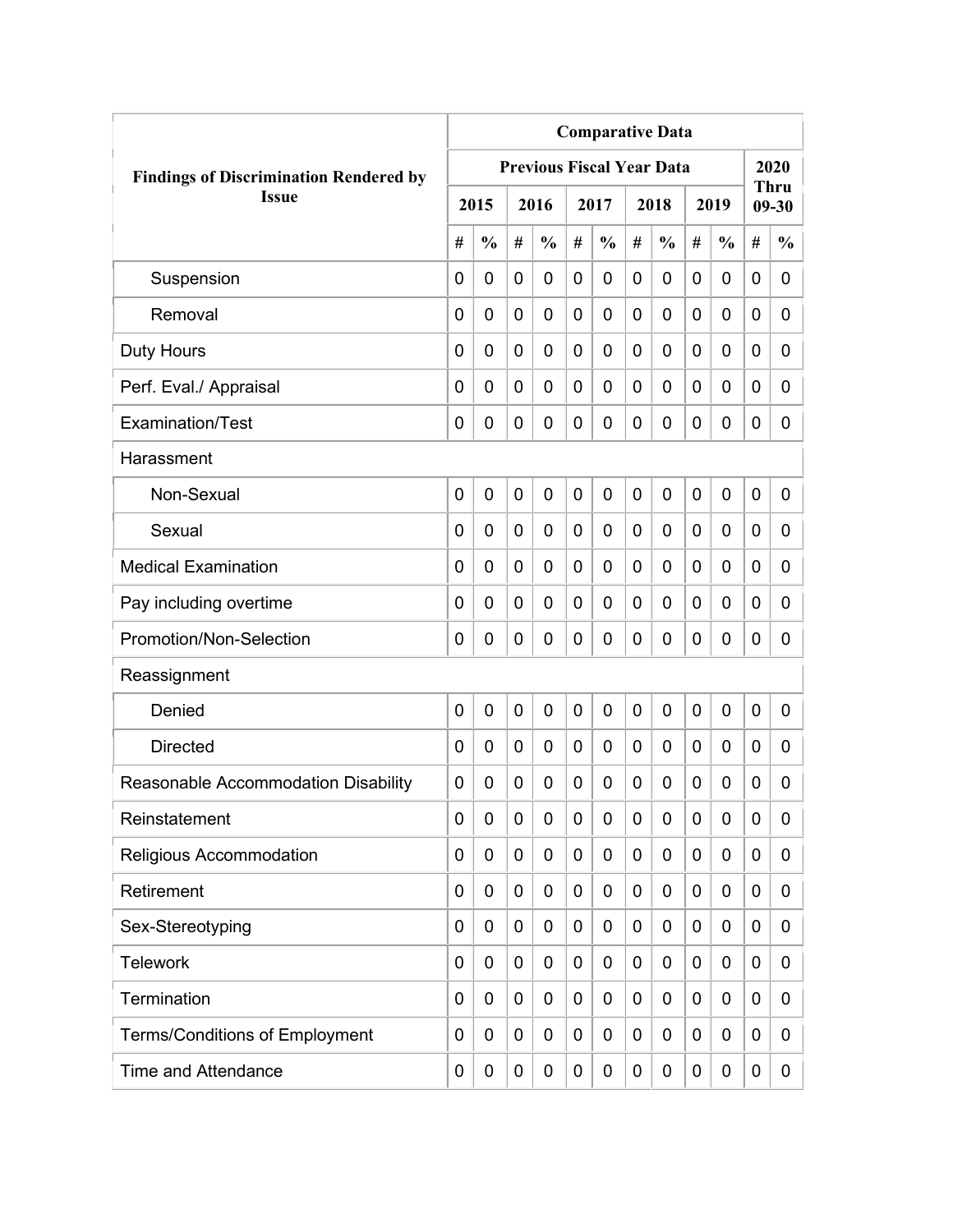|                                               | <b>Comparative Data</b> |               |                |                                  |                |                |              |               |                |               |                |                   |  |  |
|-----------------------------------------------|-------------------------|---------------|----------------|----------------------------------|----------------|----------------|--------------|---------------|----------------|---------------|----------------|-------------------|--|--|
| <b>Findings of Discrimination Rendered by</b> |                         |               |                | <b>Previous Fiscal Year Data</b> |                |                |              |               |                |               |                | 2020              |  |  |
| <b>Issue</b>                                  |                         | 2015          |                | 2016                             |                | 2017           |              | 2018          |                | 2019          |                | Thru<br>$09 - 30$ |  |  |
|                                               | #                       | $\frac{6}{6}$ | #              | $\frac{6}{6}$                    | #              | $\frac{6}{6}$  | #            | $\frac{6}{6}$ | #              | $\frac{6}{6}$ | #              | $\frac{6}{9}$     |  |  |
| Training                                      | 0                       | 0             | $\Omega$       | 0                                | 0              | $\Omega$       | 0            | 0             | $\Omega$       | 0             | 0              | 0                 |  |  |
| Other - User Define                           |                         |               |                |                                  |                |                |              |               |                |               |                |                   |  |  |
| User Defined - Other 1                        | $\overline{0}$          | $\mathbf{0}$  | $\overline{0}$ | $\mathbf{0}$                     | $\overline{0}$ | $\overline{0}$ | $\mathbf{0}$ | $\Omega$      | $\overline{0}$ | $\mathbf{0}$  | $\overline{0}$ | 0                 |  |  |
| User Defined - Other 2                        | 0                       | 0             | $\mathbf{0}$   | $\Omega$                         | $\Omega$       | 0              | $\Omega$     | $\Omega$      | $\Omega$       | $\mathbf{0}$  | $\Omega$       | <sup>0</sup>      |  |  |
| User Defined - Other 3                        | 0                       | 0             | $\Omega$       | 0                                | $\mathbf{0}$   | 0              | $\Omega$     | $\Omega$      | $\Omega$       | $\mathbf{0}$  | $\Omega$       | 0                 |  |  |
| User Defined - Other 4                        | 0                       | 0             | $\Omega$       | 0                                | 0              | $\Omega$       | 0            | $\Omega$      | 0              | $\mathbf 0$   | 0              | 0                 |  |  |

|                                                    | <b>Comparative Data</b>          |                |                |                |              |                            |  |
|----------------------------------------------------|----------------------------------|----------------|----------------|----------------|--------------|----------------------------|--|
| <b>Pending Complaints Filed in Previous Fiscal</b> | <b>Previous Fiscal Year Data</b> | 2020           |                |                |              |                            |  |
| <b>Years by Status</b>                             | 2015                             | 2016           | 2017           | 2018           | 2019         | <b>Thru</b><br>$09-$<br>30 |  |
| Total complaints from previous Fiscal Years        | 8                                | 8              | 10             | 7              | 16           | 9                          |  |
| <b>Total Complainants</b>                          | 8                                | 8              | 10             | 7              | 16           | 9                          |  |
| <b>Number complaints pending</b>                   |                                  |                |                |                |              |                            |  |
| Investigation                                      | $\mathbf 0$                      | 0              | $\overline{0}$ | $\mathbf{0}$   | $\mathbf{0}$ | $\Omega$                   |  |
| ROI issued, pending Complainant's action           | $\Omega$                         | 0              | $\Omega$       | 0              | $\Omega$     | $\Omega$                   |  |
| Hearing                                            | 8                                | 8              | 10             | $\overline{7}$ | 13           | 9                          |  |
| <b>Final Agency Action</b>                         | $\Omega$                         | 0              | $\Omega$       | 0              | 3            | $\mathbf{0}$               |  |
| Appeal with EEOC Office of Federal<br>Operations   | 1                                | $\overline{2}$ | 3              | $\overline{4}$ | 4            | 7                          |  |